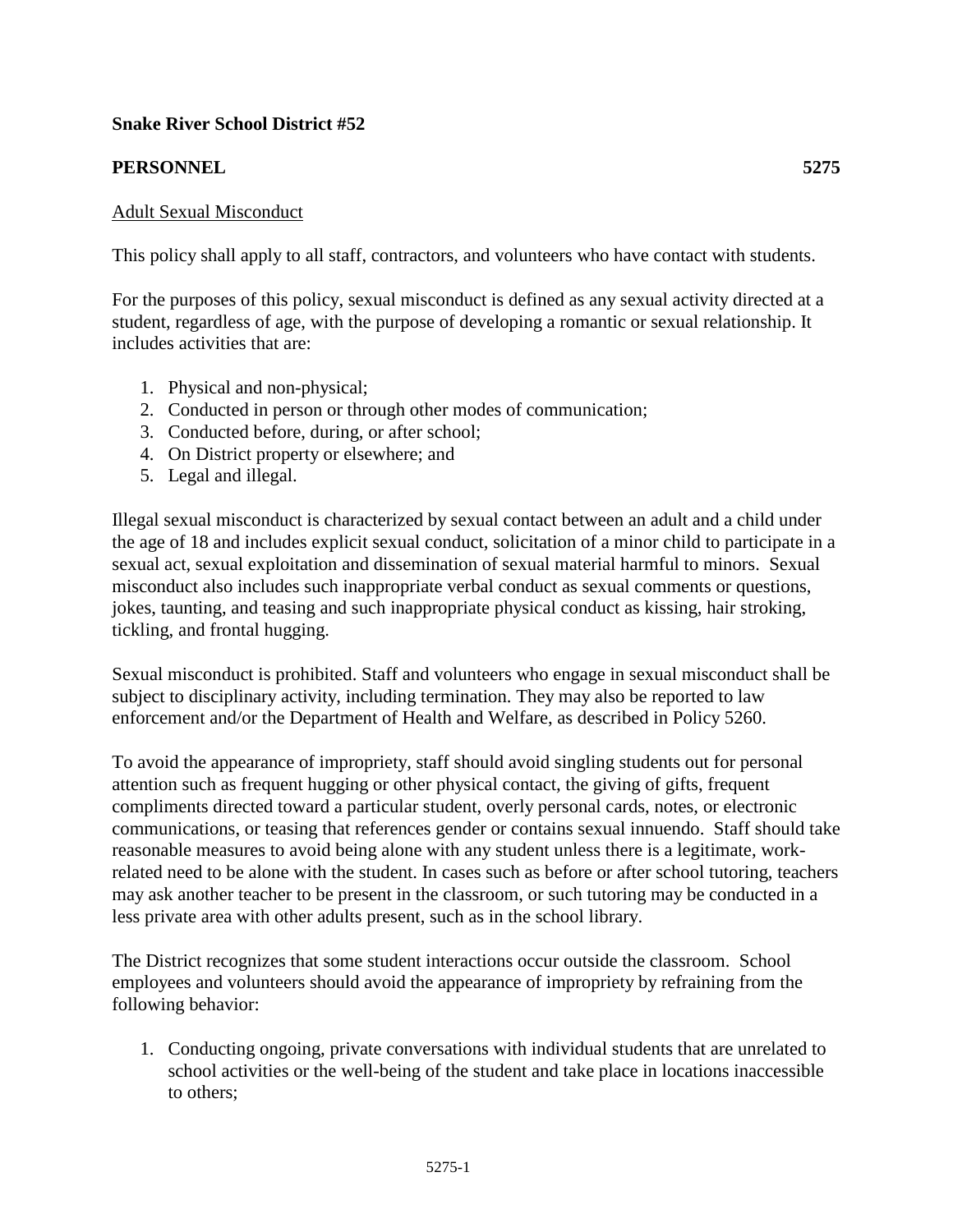- 2. Inviting a student or students for home visits without informing parents;
- 3. Visiting the homes of students without the knowledge of parents;
- 4. Inviting students for social contact off school grounds without the permission or knowledge of the parents; and
- 5. Transporting students in personal vehicles without the knowledge of parents or supervisors.

#### Reporting Sexual Misconduct

Any staff member, contractor, or volunteer who has reasonable cause to believe a staff member, contractor, or volunteer has engaged in misconduct or that any other adult has engaged in sexual misconduct on District property or at a District event shall report the misconduct to his or her supervisor, who shall notify the Superintendent or the Superintendent's designee. The matter shall be investigated in accordance with Policy 3085 and Procedure 3085P. Investigation of any report of sexual misconduct shall include an investigation of whether the incident constitutes a violation of Title IX. Sexual misconduct not which does not fall within the definition of sexual harassment provided in Procedure 3085P may still result in disciplinary action up to and including dismissal.

The individual with reasonable cause to believe sexual misconduct has occurred shall also report the incident in accordance with Policy 5260, if applicable.

#### False Reports

Making a knowingly false report of sexual misconduct is prohibited and may result in the termination of a staff member or volunteer who makes such a report or in the suspension or expulsion of a student who makes such a false report.

#### Distribution of Policy and Training

This policy shall be posted on the District website and provided to all new employees upon hiring, to all volunteers upon acceptance as volunteers. The employee or volunteer shall sign an acknowledgment, to be retained by the District, indicating that they have received and reviewed a copy of this policy.

The District shall provide training on preventing and reporting sexual misconduct to all staff who have contact with students.

| <b>Cross References:</b> | 3085<br>3085P | Sexual Harassment, Discrimination and Retaliation Policy<br>Title IX Sexual Harassment Grievance Procedure, |
|--------------------------|---------------|-------------------------------------------------------------------------------------------------------------|
|                          |               | Requirements and Definitions                                                                                |
|                          | 3290          | Sexual Harassment/Intimidation of Students                                                                  |
|                          | 5240          | Sexual Harassment/Sexual Intimidation in the Workplace                                                      |
|                          | 5260          | Abused and Neglected Child Reporting                                                                        |